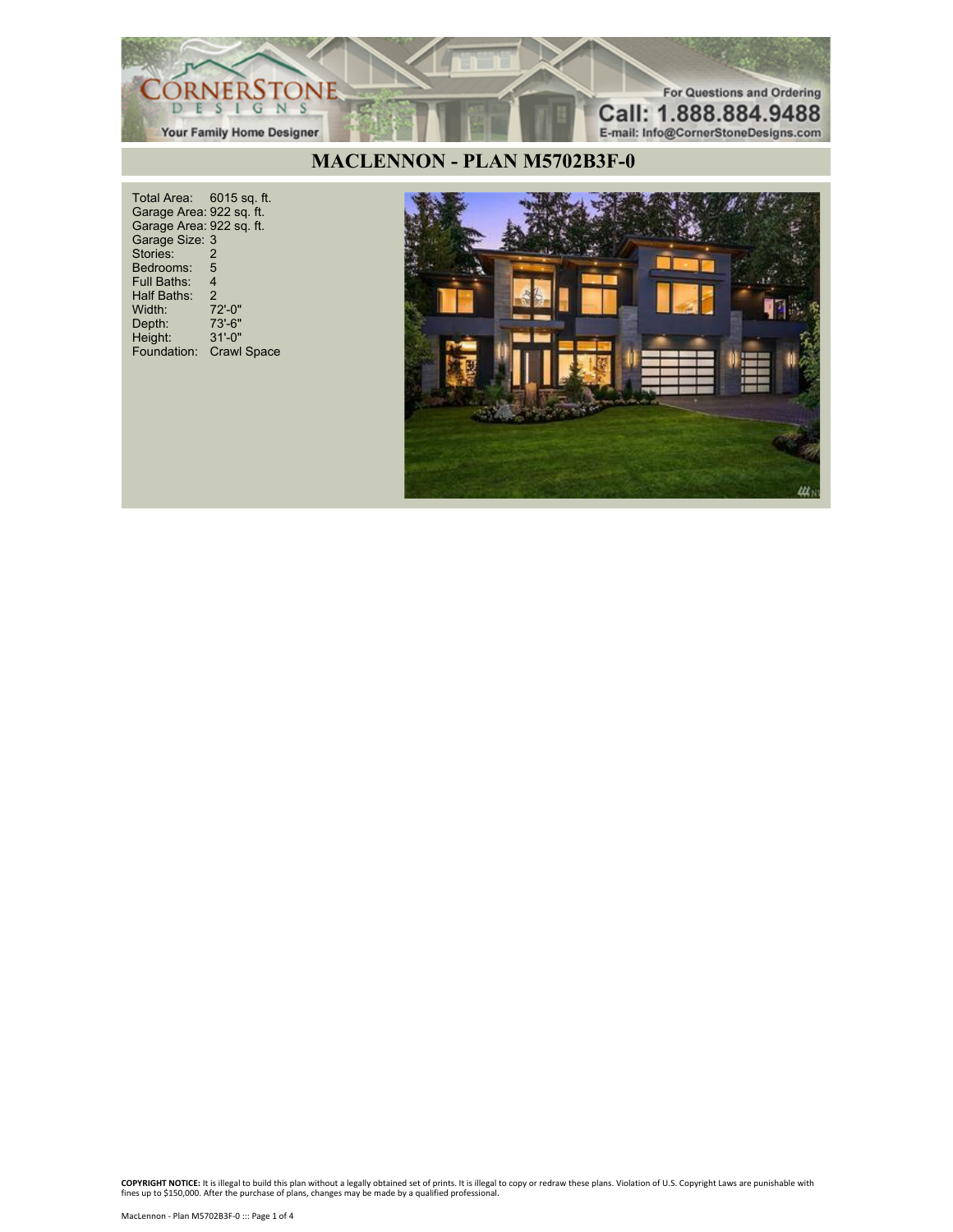## **MACLENNON - PLAN M5702B3F-0**

For Questions and Ordering

Call: 1.888.884.9488

E-mail: Info@CornerStoneDesigns.com

CORNERSTONE

**Your Family Home Designer** 

#### **MAIN FLOOR**

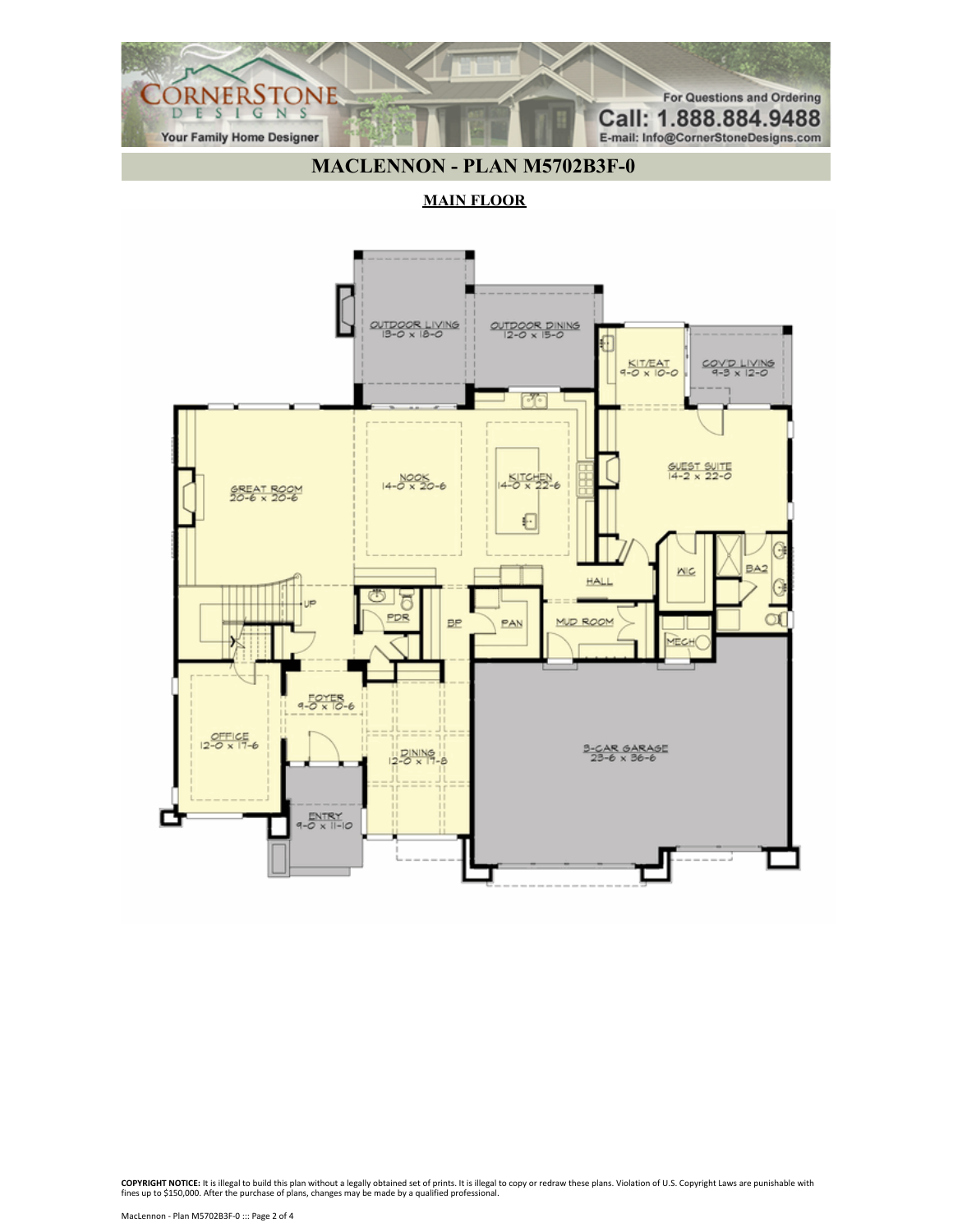### **MACLENNON - PLAN M5702B3F-0**

For Questions and Ordering

Call: 1.888.884.9488

E-mail: Info@CornerStoneDesigns.com

CORNERSTONE

**Your Family Home Designer** 

**UPPER FLOOR**